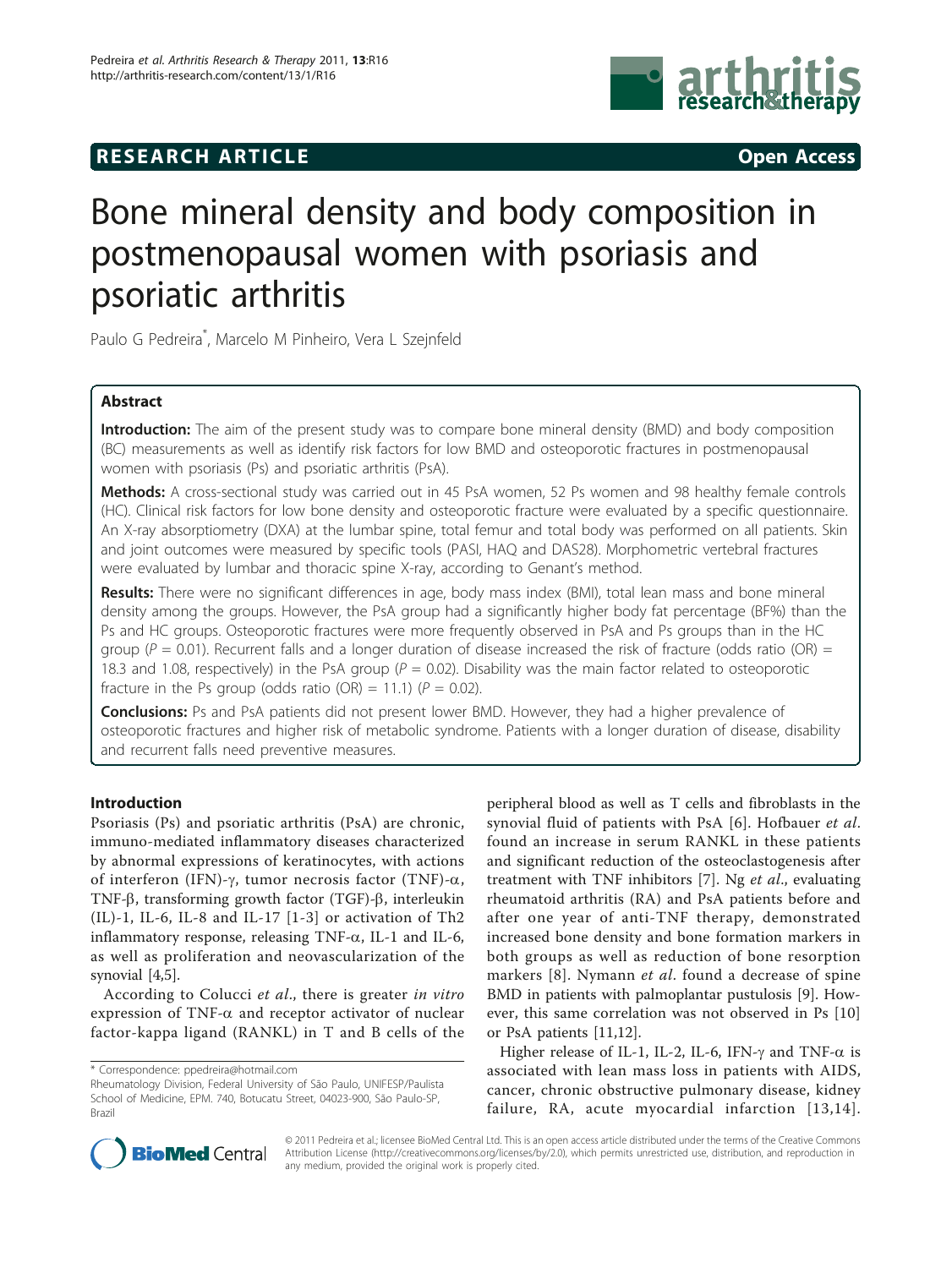Inflammatory cytokines activate the muscle proteolytic system, stimulate the release of cortisol and catecholamines, induce lipolysis and  $\beta$ -oxidation, as well as higher synthesis of very low density lipoprotein (VLDL) and triglycerides and an increase of fat mass [[15\]](#page-6-0). The growth hormone (GH) and type I insulin-like growth factor (IGF-I) increase the protein synthesis by myocites. Toussirot *et al.* found higher serum leptin in RA patients as well as a positive correlation with fat mass and negative association with lean mass. However, the GH concentration was increased and IGF-I did not differ from the control group [[16](#page-6-0)]. Westhovens et al. found a significant reduction of total body BMD and lean mass as well as an increase of fat mass in RA patients when compared to HC [[17\]](#page-6-0). Marcora et al. demonstrated a significant decrease of lean mass and muscle strength in men with ankylosing spondylitis (AS) [\[18\]](#page-6-0). Briot et al. verified higher spine and femur BMD and fat mass after treatment with etanercept and infliximab in AS patients [\[19](#page-6-0)]. Saraceno and Gisondi demonstrated an increase of body weight in Ps and PsA patients treated with etanercept, adalimumab and infliximab [\[20,21](#page-6-0)].

The aim of the present study was to analyze bone density and body composition in postmenopausal women with psoriasis, psoriatic arthritis and in healthy controls in order to identify risk factors for low bone mass, fractures and changes of body composition.

# Materials and methods

A cross-sectional study was carried out in 45 PsA women, 52 Ps women and 98 HC. The diagnosis of PsA was defined by the Classification Criteria for Psoriatic Arthritis (CASPAR) [\[22](#page-6-0)]. PsA patients were in treatment at the Rheumatology Division of Federal University of São Paulo (UNIFESP)/Paulista School of Medicine (EPM) and Sao Paulo Public Servants' Hospital. Ps patients were regularly followed-up at the UNIFESP/ EPM Dermatology Outpatient Clinic. The control group was paired for gender, age, BMI, ethnic background and socioeconomic class. The study was approved by the Committee of Medical Ethics in Research of UNIFESP/ EPM. All patients agreed to participate in the study and signed the informed consent form. Clinical risk factors to low bone density and osteoporotic fracture were evaluated by a specific questionnaire based on the European Vertebral Osteoporosis Study (EVOS) that included details about anthropometric data, personal and medical history, gynecological information, concomitant medications, diet, smoking and physical activity [[23](#page-6-0)].

Bone mineral density measurements were performed at lumbar spine and proximal femur, using a dualenergy X-ray densitometer (GE-Lunar Radiation Corporation, DPX MD + model, Madison, WI, USA). The standard technical procedure was followed according to

the manufacturer's instructions. The US National Health and Nutrition Examination Survey (NHANES III) database was adopted. The right femur was studied in all individuals, except in those with a hip fracture, prosthesis or severe arthritis on this side, in which cases the left femur was evaluated. The coefficient of variation at our service is 3% for the femur and 2% for the lumbar spine. Total body densitometry was performed to evaluate body composition (lean, fat and bone mass). The skeletal muscle mass index (SMMI) was calculated as the ratio of the sum of the lean mass of the arms and legs (kg) divided by the height squared  $(m^2)$ . The same calculation was performed for the skeletal fat mass index  $(kg/m<sup>2</sup>)$ , considering the fat mass of the arms and legs. Sarcopenia was defined by a SMMI below 5.45 [\[24\]](#page-6-0). The coefficient of variation for the total body is 3%. In order to differentiate the terms from BMI, the procedure described by Giles et al. was adopted, in which a BMI below 18.50 kg/ $m^2$  is considered underweight; a BMI between 18.50 and 24.99 kg/m<sup>2</sup> is the ideal weight range; a BMI between 25 and 29.99  $\text{kg/m}^2$  is considered overweight; and a BMI equal to or greater than 30 kg/  $m<sup>2</sup>$  is obese [[25\]](#page-6-0). Overfat was defined if total body fat exceeding 41%, measured by DXA, in White women under 60 years old or 43% for women with 60 years or older [\[25,26](#page-6-0)]. Obese sarcopenia was defined as a patient fulfilling overfat and sarcopenia criteria [[25](#page-6-0)].

The Psoriasis Area Severity Index (PASI) was used to assess the extent and severity of skin involvement in patients with Ps and PsA [[27\]](#page-6-0). The Health Assessment Questionnaire (HAQ) was applied to determine the degree of temporary or definitive functional impairment [[28](#page-6-0)]. Disease Activity Score 28 (DAS28) and Psoriatic Arthritis Response Criteria (PsARC) were used to measure joint activity in PsA patients [\[29,30\]](#page-6-0).

A thoracic and lumbar spine X-ray was performed to identify and classify vertebral deformities or fractures, accordingly Genant's criteria [\[31](#page-6-0)].

Secondary osteoporosis, osteoarthritis that could compromise the bone mineral density measurements or previous diagnosis of sarcopenia were considered exclusion criteria as well as patients with Steinbroker functional class IV; use of insulin, statins, GH, anabolic agents, hormonal therapy, TNF blockers or vitamin D; cognitive impairment; cancer or active HIV infection.

#### Statistical analysis

The descriptive summary is presented in the form of mean ± standard deviation. Levene's test was used to test the homogeneity of the sampling. The multiple comparisons among the groups were done with analysis of variance (ANOVA), Tukey's post hoc test, Kruskal-Wallis test or Mann-Whitney test. Chi-square test or Fisher's exact test were used for the qualitative variables.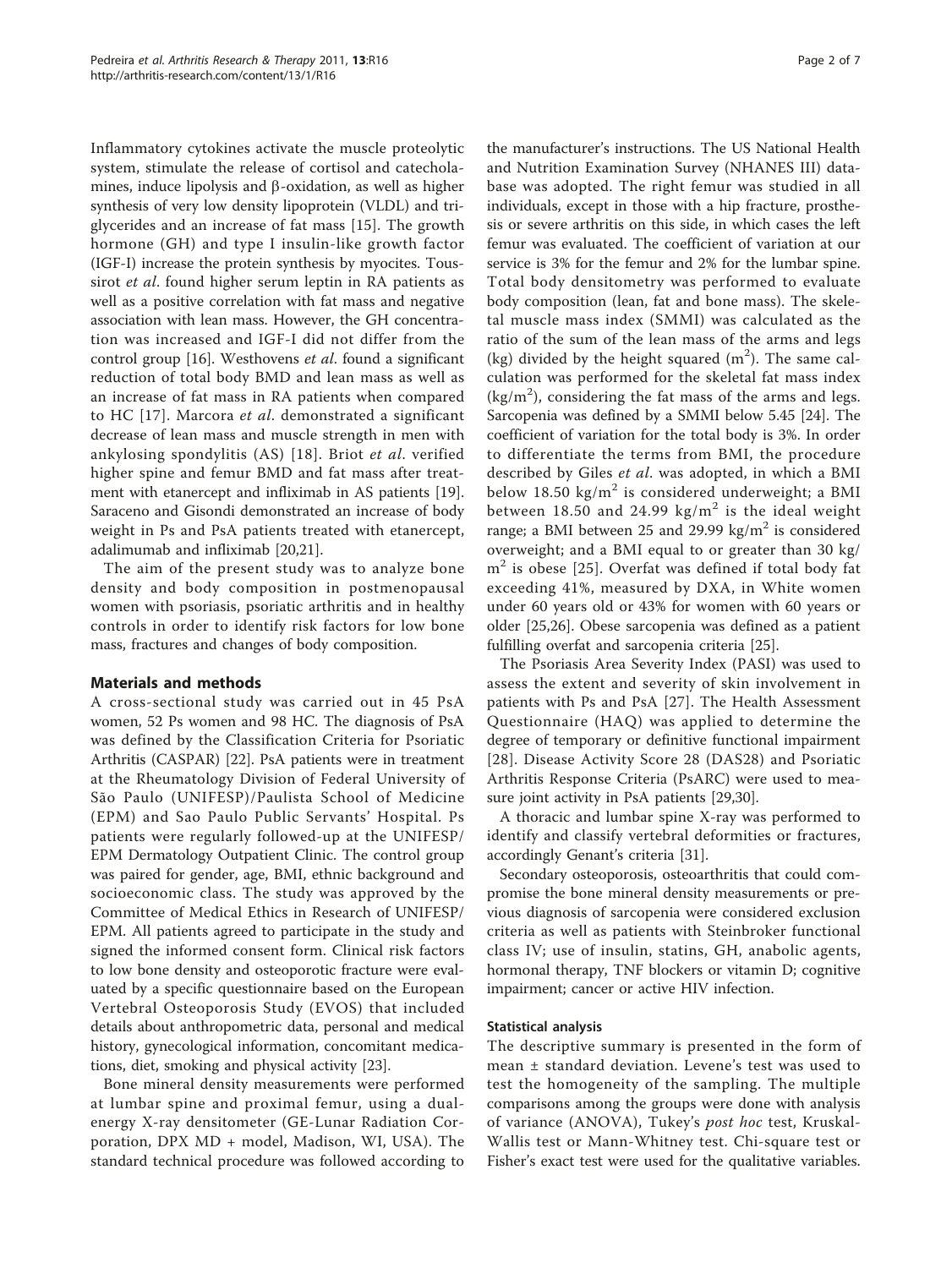BMD and BC measurements were considered as dependent variables. Pearson's correlation coefficient was calculated between quantitative variables that satisfied the conditions of normality, as determined by the Kolmogorov-Smirnov test. Otherwise, Spearman's correlation coefficient was preferred. Logistic regression models were used for binary categorical variables (low-impact fracture). In the multivariate regression, two models were performed for bone density separately (spine and femur BMD). Statistical adjustments were done for age and weight in all tests. The level of significance was set as  $P < 0.05$ . The analyses were performed using the Statistical Package for Social Sciences (version 15) (IBM, Chicago, Illinois, USA).

# Results

A total of 195 postmenopausal women were studied (45 PsA patients, 52 Ps patients and 98 HC), paired for age and BMI (Table 1).

There were no significant differences in the parameters related to clinical characteristics of the disease, such as duration of skin condition and PASI. However, time of disease was two-fold greater in Ps patients. Ungual involvement was more frequent in the PsA group (64.4%) than the Ps group (36.5%) ( $P = 0.006$ ).

PsA patients had more disability than the Ps group and healthy controls ( $P < 0.001$ ). On average, joint activity was more severe than skin activity. Besides, there was no significant difference in years since menopause (Table 1). No patient had undergone hormonal replacement therapy for longer than three months.

Hypertension was highly prevalent, especially among PsA and Ps patients. The Ps group had more cases of type 2 diabetes mellitus and dyslipidemia, without statistically significant differences between groups.

PsA patients had longer duration of glicocorticosteroids use than Ps women  $(9.6 \pm 22.8 \text{ and } 4.8 \pm 13.2 \text{)}$ months, respectively;  $P = 0.14$ ). There was no statistically significant difference in family history of osteoporosis or hip fracture between PsA and Ps groups as well as recurrent falls in the last year. However, falls were more frequent in the patients than in the control group ( $P < 0.001$ ). PsA patients had more fractures (33.3%) than the Ps group (28.8%) ( $P = 0.018$ ). Fragility fractures were more prevalent among the Ps and PsA groups than the HC ( $P = 0.001$ ). The PsA group had more morphometric vertebral fractures than the Ps and control groups ( $P = 0.06$ ). Dairy product intake was low, but similar, between the three groups. Alcoholic beverage consumption was infrequent with no significant

|  |  |  |  |  |  | Table 1 Age, anthropometric data and clinical characteristics of the women studied |  |  |  |  |
|--|--|--|--|--|--|------------------------------------------------------------------------------------|--|--|--|--|
|--|--|--|--|--|--|------------------------------------------------------------------------------------|--|--|--|--|

|                                      | PsA $N = 45$                | $Ps N = 52$     | Control $N = 98$ | P                        |
|--------------------------------------|-----------------------------|-----------------|------------------|--------------------------|
| Age (years)                          | $60.5 \pm 8.7$              | $61.4 \pm 9.1$  | $60.1 \pm 8.4$   | 0.95                     |
| Weight (kg)                          | $69.4 \pm 8.9$              | $71.1 \pm 14.2$ | $67.8 \pm 11.2$  | 0.19                     |
| Height (m)                           | $1.50 \pm 0.7$              | $1.50 \pm 0.6$  | $1.55 \pm 0.6$   | 0.97                     |
| BMI $(kq/m2)$                        | $29.1 \pm 3.6$              | $26.6 \pm 6.2$  | $28.1 \pm 4.54$  | 0.19                     |
| Within ideal weight range *          |                             |                 |                  |                          |
| N(%)                                 | 7(15.6)                     | 9(17.3)         | 25(25.5)         | 0.29                     |
| Overweight <sup>+</sup>              |                             |                 |                  |                          |
| N(% )                                | 17(37.8)                    | 22 (42.3)       | 40 (40.8)        | 0.9                      |
| Obese <sup>†</sup>                   |                             |                 |                  |                          |
| N(% )                                | 21(46.7)                    | 21(40.4)        | 33 (33.7)        | 0.31                     |
| Ps Duration (years)                  | $24.8 \pm 16.2$             | $21.8 \pm 17.8$ |                  | 0.39                     |
| PsA Duration (years)                 | $11 \pm 10.5$               |                 |                  | $\overline{\phantom{a}}$ |
| PASI                                 | $2.2 \pm 3.3$               | $3.2 \pm 3.4$   |                  | 0.22                     |
| <b>HAQ</b>                           | $0.7 \pm 0.5^{\frac{5}{1}}$ | $0.2 \pm 0.3$   | $0.1 \pm 0.2$    | < 0.001                  |
| DAS <sub>28</sub>                    | $3.7 \pm 1.4$               |                 |                  |                          |
| PsARC                                |                             |                 |                  |                          |
| N° of swollen joints                 | $3.2 \pm 2.9$               |                 |                  |                          |
| N° of painful joints                 | $3.5 \pm 3.4$               |                 |                  |                          |
| Global evaluation of patient (VAS)   | $4 \pm 2.8$                 |                 |                  |                          |
| Global evaluation of physician (VAS) | $3.3 \pm 2.4$               |                 |                  |                          |
| Years since of menopause             | $12.7 \pm 9.9$              | $15.4 \pm 10.9$ | $12.1 \pm 8.6$   | 0.22                     |

\*BMI 18.50 - 24.99 kg/m<sup>2</sup>; <sup>†</sup>BMI 25 - 29.99 kg/m<sup>2</sup>; <sup>‡</sup>BMI ≥ 30 kg/m<sup>2</sup> .

DAS28, disease activity score 28; HAQ, health assessment questionnaire; PASI, psoriasis area severity index; PsA, psoriatic arthritis; Ps, psoriasis; PsARC, psoriatic arthritis response criteria; VAS, visual analogue scale.

 ${}^{6}P$  < 0.001 (PsA vs. Ps).

 $||p|$  < 0.001 (PsA vs. control).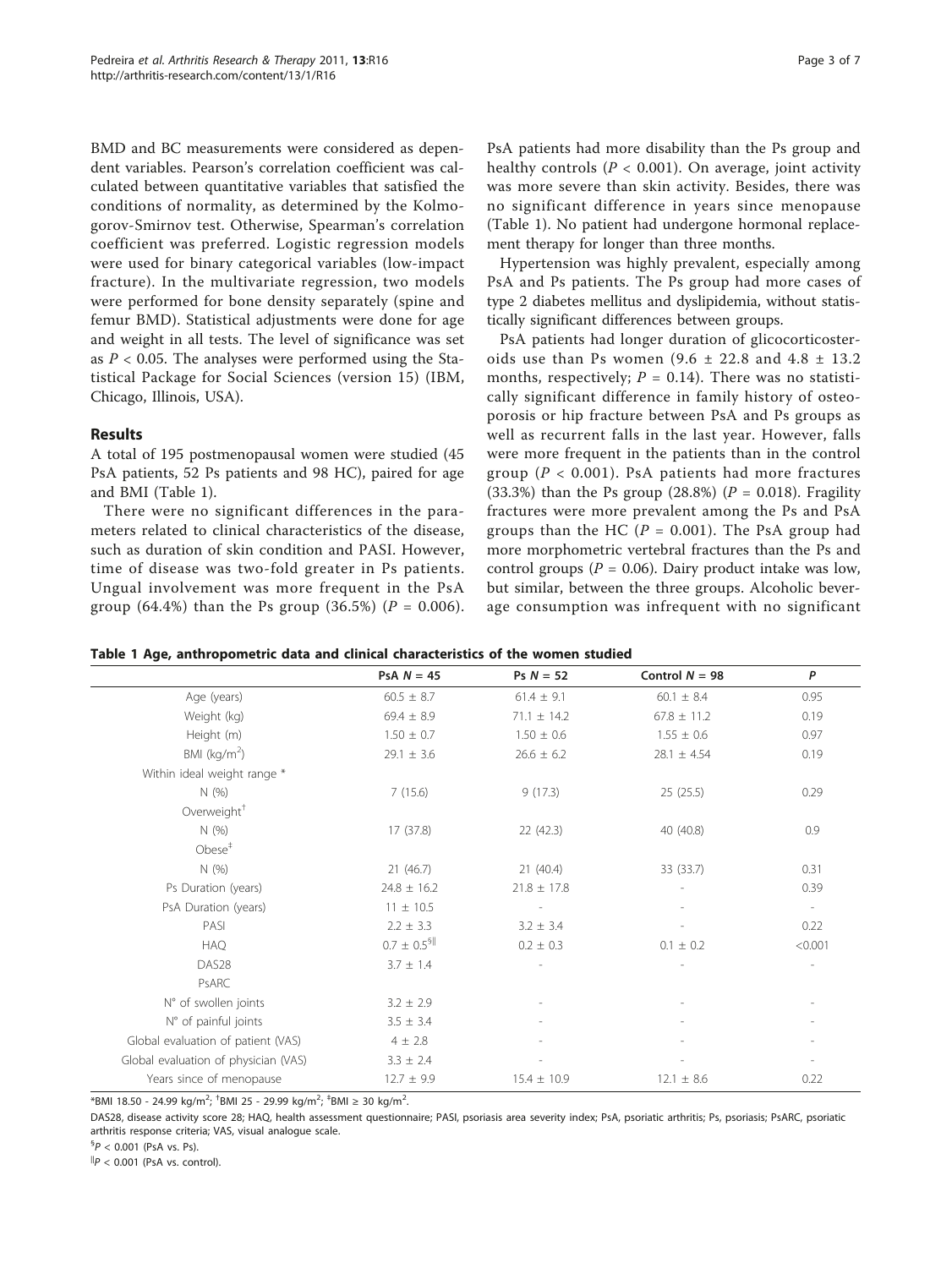Table 2 Bone density of total body, lumbar spine and proximal femur among the women studied

|                                                                                           | PsA      | Ps                                                     | Control  | $\mathsf{P}$ |
|-------------------------------------------------------------------------------------------|----------|--------------------------------------------------------|----------|--------------|
|                                                                                           | $N = 45$ | $N = 52$                                               | $N = 98$ |              |
| Total Body                                                                                |          |                                                        |          |              |
| $BMC$ (q)                                                                                 |          | $2140 \pm 282$ 2161 $\pm 287$ 2207 $\pm 304$ 0.40      |          |              |
| $BMD$ (g/cm <sup>2</sup> )                                                                |          | $1.118 \pm 0.09$ $1.118 \pm 0.1$ $1.117 \pm 0.08$ 0.99 |          |              |
| Lumbar Spine (g/cm <sup>2</sup> ) $1.058 \pm 0.16$ 1.054 $\pm$ 0.13 1.058 $\pm$ 0.15 0.98 |          |                                                        |          |              |
| Total Femur (g/cm <sup>2</sup> ) 0.934 $\pm$ 0.13 0.922 $\pm$ 0.13 0.949 $\pm$ 0.12 0.46  |          |                                                        |          |              |

BMC, bone mineral content; BMD, bone mineral density; Ps, psoriasis; PsA, psoriatic arthritis.

difference between groups. No patient reported the use of illicit drugs. A current smoking habit was more frequent in Ps patients (21.2%) than in PsA women (11.1%)  $(P = 0.11)$ .

Total body, spine and femur BMC and BMD measurements were not different among the three (Table 2). On the other hand, the PsA group presented almost significantly less total lean mass (TLM) than the Ps and HC group ( $P = 0.06$ ). All groups had a large amount of total body fat, especially patients with PsA  $(P = 0.04)$ . Total body fat (TBF) above expected values for individuals of the same gender and age occurred in the majority of PsA (84.4%) and Ps (65.4%) patients ( $P = 0.02$ ). Overfat was significantly more identified in the PsA group than in the other two groups ( $P = 0.04$ ), mainly with android distribution. Moreover, all patients with PsA and sarcopenia were obese (Table 3).

In the PsA group, spine BMD was negatively correlated with years since menopause. TLM and TBF were positively correlated with weight and BMI (Table 4). In the Ps group, spine BMD had positive correlation with weight and TLM. Femur BMD presented a positive

Table 3 Body composition, overfat and sarcopenia according to the body fat normality curves measured by DXA

|                        | PsA                     | Ps             | Control        | P    |
|------------------------|-------------------------|----------------|----------------|------|
|                        | $N = 45$                | $N = 52$       | $N = 98$       |      |
| $TLM$ (kg)             | $35.28 + 3.96$          | $37.45 + 5.32$ | $35.93 + 4.81$ | 0.06 |
| TBF (%)                | $46 + 5.7*$             | $43.8 + 6.2$   | $43.4 + 5.5$   | 0.04 |
| Within normality (%)   | $15.6^{+1}$             | 34.6           | 37.8           | 0.02 |
| Above normality (%)    | $84.4^{\dagger\dagger}$ | 65.4           | 62.2           | 0.02 |
| Overfat (%)            | $86.7$    \$            | 61.5           | 58.2           | 0.03 |
| Sarcopenia (%)         | 11.1                    | 5.8            | 6.1            | 0.50 |
| Obesity-sarcopenia (%) | 11.1                    | 3.8            | 4.1            | 0.19 |

DXA, dual X-ray absorptiometry; Ps, psoriasis; PsA,: psoriatic arthritis; TBF, total body fat; TLM, total lean mass.

 $*P = 0.03$  (PsA vs. control).

 $^{\dagger}P$  < 0.05(PsA vs Ps).

 $^{\ddagger}P < 0.05$  (PsA vs control).

 ${}^{5}P$  < 0.01 (PsA vs. Ps).

 $|| p < 0.01$  (PsA vs. control).

## Table 4 Correlations between anthropometric data, clinical findings and bone density measurements in patients with psoriatic arthritis

|                                         | Vertebral  | Femur      | <b>TLM</b> | <b>TBF</b>   |
|-----------------------------------------|------------|------------|------------|--------------|
|                                         | <b>BMD</b> | <b>BMD</b> |            |              |
| Age r*                                  | $-0.05$    | $-0.09$    | 0.11       | 0.02         |
| (P)                                     | (0.76)     | (0.53)     | (0.45)     | (0.86)       |
| Weight r*                               | 0.27       | 0.13       | 0.63       | 0.59         |
| (P)                                     | (0.78)     | (0.39)     | (<0.001)   | (<0.001)     |
| BMI r*                                  | 0.16       | 0.20       | 0.35       | 0.63         |
| (P)                                     | (0.30)     | (0.17)     | (0.02)     | (<0.001)     |
| Duration of Ps r*                       | 0.23       | 0.02       | 0.13       | $-0.10$      |
| (P)                                     | (0.13)     | (0.88)     | (0.37)     | (0.52)       |
| Duration of PsA r <sup>†</sup>          | 0.14       | 0.09       | 0.14       | 0.15         |
| (P)                                     | (0.34)     | (0.55)     | (0.35)     | (0.34)       |
| Duration of menopause r <sup>†</sup>    | $-0.29$    | $-0.14$    | 0.07       | $-0.04$      |
| (P)                                     | (0.04)     | (0.37)     | (0.64)     | (0.79)       |
| HAQ r <sup>†</sup>                      | 0.04       | 0.01       | $-0.27$    | $-0.02$      |
| (P)                                     | (0.8)      | (0.93)     | (0.08)     | (0.91)       |
| PASI r <sup>†</sup>                     | 0.08       | $-0.13$    | 0.13       | $-0.15$      |
| (P)                                     | (0.6)      | (0.39)     | (0.38)     | (0.31)       |
| DAS 28 r*                               | $-0.13$    | $-0.19$    | $-0.12$    | 0.12         |
| (P)                                     | (0.39)     | (0.2)      | (0.41)     | (0.43)       |
| PsARC for swollen joints r <sup>†</sup> | 0.13       | $-0.16$    | $-0.01$    | 0.02         |
| (P)                                     | (0.41)     | (0.29)     | (0.94)     | (0.88)       |
| PsARC for painful joints $r^{\dagger}$  | $-0.13$    | $-0.03$    | 0.07       | 0.01         |
| (P)                                     | (0.38)     | (0.86)     | (0.63)     | (0.93)       |
| PsARC (VAS) - patient $r^{\dagger}$     | 0.05       | $-0.01$    | $-0.15$    | 0.08         |
| (P)                                     | (0.74)     | (0.91)     | (0.32)     | (0.57)       |
| PsARC (VAS) - physician r <sup>†</sup>  | 0.01       | 0.01       | $-0.62$    | 0.05         |
| (P)                                     | (0.93)     | (0.94)     | (0.69)     | (0.75)       |
| TLM r*                                  | 0.19       | 0.15       | 1          | $-0.22$      |
| (P)                                     | (0.2)      | (0.33)     |            | (0.15)       |
| TBF r*                                  | 0.11       | $-0.006$   | $-0.22$    | $\mathbb{1}$ |
| (P)                                     | (0.48)     | (0.97)     | (0.15)     |              |

r\*, Pearson's correlation; r<sup>†</sup>, Spearman's correlation.

correlation with weight, BMI and TLM and inverse correlation with age. TLM and TBF were positively correlated with weight and BMI (Table [5](#page-4-0)).

In the PsA group, the final logistic regression model revealed an 8% increase in the risk of fragility fracture for each year of joint disease. Furthermore, the number of falls increased from 2- to 18-fold the risk of fracture in patients with recurring events. In the Ps group, there was an 11-fold increase in the risk for each lower unit of functional capacity (Table [6](#page-4-0)).

The final multivariate regression model showed a reduction of 0.01  $g/cm^2$  in spine BMD for each year since menopause to PsA patients. However, none of the variables studied were significantly associated with femur BMD. In the Ps group, there was an increase of spine and femur BMD for each one-gram increase in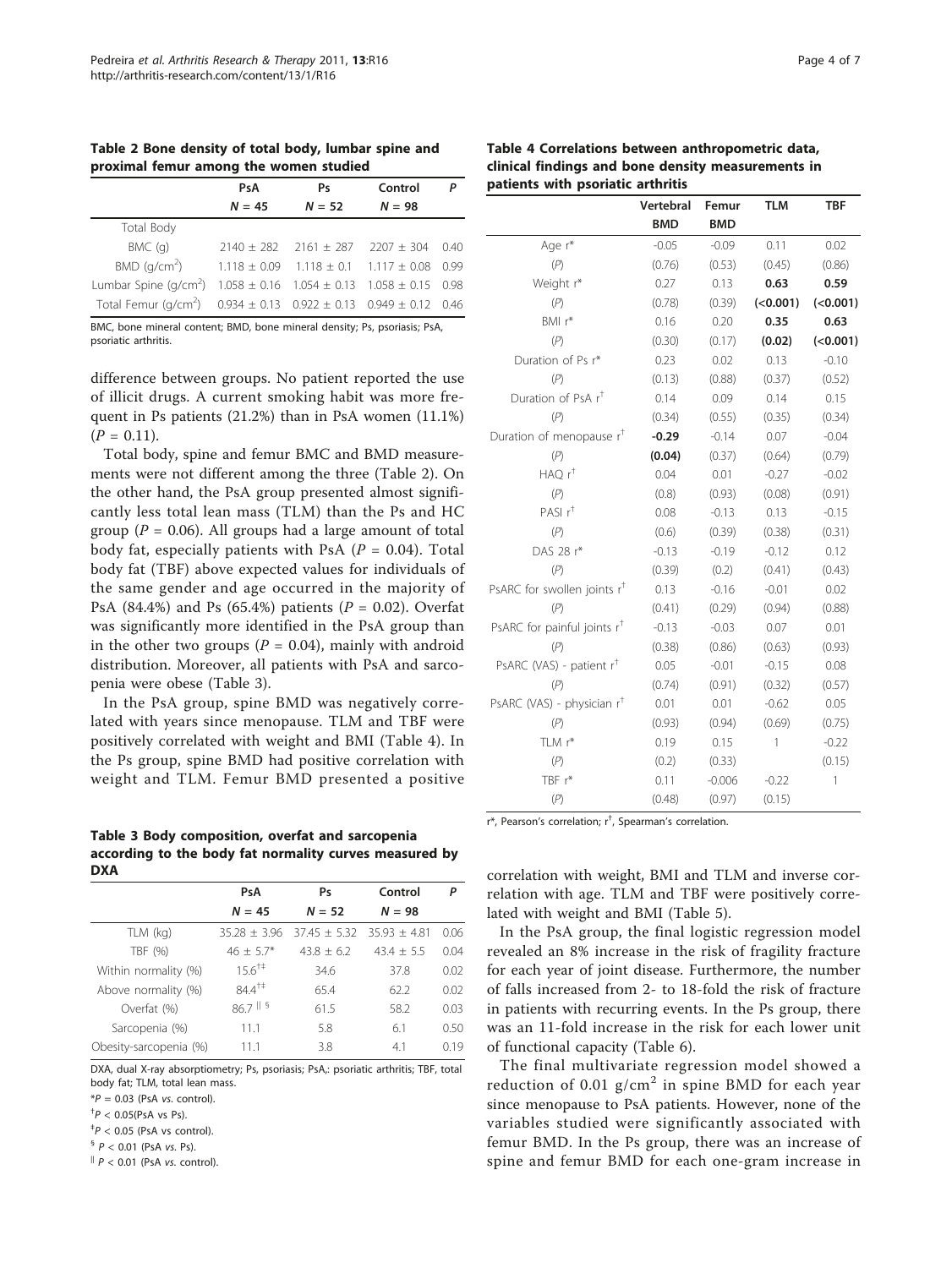<span id="page-4-0"></span>

| Table 5 Correlations between anthropometric data,  |
|----------------------------------------------------|
| clinical findings and bone density measurements in |
| patients with psoriasis                            |

|                                      | Vertebral  | Femur      | <b>TLM</b> | <b>TBF</b> |
|--------------------------------------|------------|------------|------------|------------|
|                                      | <b>BMD</b> | <b>BMD</b> |            |            |
| Age r*                               | $-0.21$    | $-0.32$    | $-0.07$    | 0.15       |
| (P)                                  | (0.13)     | (0.02)     | (0.64)     | (0.3)      |
| Weight r <sup>+</sup>                | 0.29       | 0.45       | 0.72       | 0.76       |
| (P)                                  | (0.04)     | (<0.001)   | (<0.001)   | (<0.001)   |
| $BMr^{\dagger}$                      | 0.16       | 0.43       | 0.55       | 0.74       |
| (P)                                  | (0.26)     | (<0.001)   | (<0.001)   | (<0.001)   |
| Duration of Ps r <sup>+</sup>        | $-0.22$    | 0.07       | 0.00       | $-0.09$    |
| (P)                                  | (0.12)     | (0.96)     | (0.97)     | (0.53)     |
| Duration of menopause r <sup>†</sup> | $-0.08$    | $-0.2f$    | $-0.18$    | $-0.06$    |
| (P)                                  | (0.55)     | (0.09)     | (0.19)     | (0.96)     |
| $HAQ$ $r†$                           | $-0.08$    | 0.09       | 0.1        | 0.21       |
| (P)                                  | (0.55)     | (0.48)     | (0.48)     | (0.14)     |
| $PASI r^{\dagger}$                   | 0.06       | 0.05       | 0.05       | $-0.87$    |
| (P)                                  | (0.68)     | (0.72)     | (0.73)     | (0.54)     |
| TLM $r^{\dagger}$                    | 0.28       | 0.56       | 1          | 0.19       |
| (P)                                  | (0.04)     | (<0.001)   |            | (0.18)     |
| TBF $r^{\dagger}$                    | 0.06       | 0.14       | 0.19       | 1          |
| (P)                                  | (0.65)     | (0.33)     | (0.18)     |            |

r\*, Pearson's correlation; r† , Spearman's correlation.

the TLM. Moreover, femur BMD was reduced by 0.005  $g/cm<sup>2</sup>$  for every year of increasing age.

The total hip or total femur BMD showed better performance than the femoral neck in the final model of multivariate regression in both groups (Ps and PsA). Therefore, it was chosen as the most significant.

#### **Discussion**

Our results did not demonstrate any significant difference in spine or femur BMD in PsA or Ps patients and healthy controls. Lean mass was similar in PsA, Ps and HC groups, although PsA patients had a trend to a lower lean mass than Ps patients. PsA patients had a greater percentage of fat mass than Ps women and HC. These results are similar to those described by Borman

Table 6 Final logistic regression model for low-impact fraction among patients with psoriatic arthritis and psoriasis

|                      | Group | <b>OR</b> | 95% CI           | р    |
|----------------------|-------|-----------|------------------|------|
| Duration of PsA      | PsA   | 1.08      | $1.01$ to $1.16$ | 0.01 |
| $N^{\circ}$ of falls | PsA   |           |                  |      |
| 1 to $3$             |       | 2.5       | $0.5$ to 12.4    | 0.02 |
|                      |       |           |                  |      |
| >3                   |       | 18.3      | 1.5 to 217.7     | 0.02 |
| <b>HAO</b>           | Pς    | 11 1      | 15.5 to 84.2     | 0.02 |

HAQ, health assessment questionnaire; Ps, psoriasis; PsA, psoriatic arthritis.

et al. [[11\]](#page-6-0), Dheda et al. [[32](#page-6-0)], Millard et al. [[10\]](#page-6-0) and Gri-sar et al. [[33](#page-6-0)]. However, these authors studied small, non-homogeneous (men, pre- and postmenopausal women) populations and had no adequate control group.

There was also no significant difference among the three groups when applying the 1994 World Health Organization (WHO) criteria for osteoporosis [\[34](#page-6-0)]. On the other hand, Frediani et al. found a reduction of BMD in two-thirds of PsA patients when compared to HC [\[35\]](#page-6-0). Potentially, PsA and Ps patients have higher bone resorption markers and bone loss related to inflammatory process and disability [[33](#page-6-0)]. Similarly, Heim et al. observed higher remodeling rates, without trabecular bone loss, in PsA and Ps patients [[36\]](#page-6-0). The authors believe that the same hyperproliferation that occurs in the skin may also occur in bone tissue, thereby causing latent bone disease. Besides, they suggest that Ps patients have partial resistance to the action of vitamin D on dermic fibroblasts. If the same situation occurs in bone tissue, this could explain the accelerated bone remodeling. In the present study, no assessment of bone remodeling markers or of bone biopsies was done.

Other aspects may have also played a protective role regarding the bone density values found in the present study, such as an overweight condition as well as decreased smoking and lower alcohol intake. Dairy product intake was low or inadequate in all groups, and similar to that reported by Pinheiro et al. in the Brazilian population [[37](#page-6-0)]. This point demonstrates that calcium intake did not play a relevant role in bone mass of these subjects. Furthermore, few patients were taking glucocorticosteroids or had used them for short periods of time and in low dosages.

Although joint activity among PsA patients has been considered moderate to severe, the skin condition was considered mild in both groups. Moreover, dermatological recommendations for psoriasis, such as exposure to sunlight and ultra-violet light baths, play a beneficial role on bone metabolism due to vitamin D synthesis [[38\]](#page-6-0).

Among all the risk factors investigated, only age and years since menopause were determinant of the BMD. Age for femur BMD in Ps patients and years since menopause for spine BMD in PsA postmenopausal women are similar to those reported by Frediani et al. [[35\]](#page-6-0).

Studies on body composition in inflammatory disease are more frequent in RA or AS than is PsA patients. In general, these studies have shown greater lean mass loss, especially in those with higher activity of disease and disability. The present study demonstrates that the PsA group had a tendency to lower lean mass than Ps women or HC.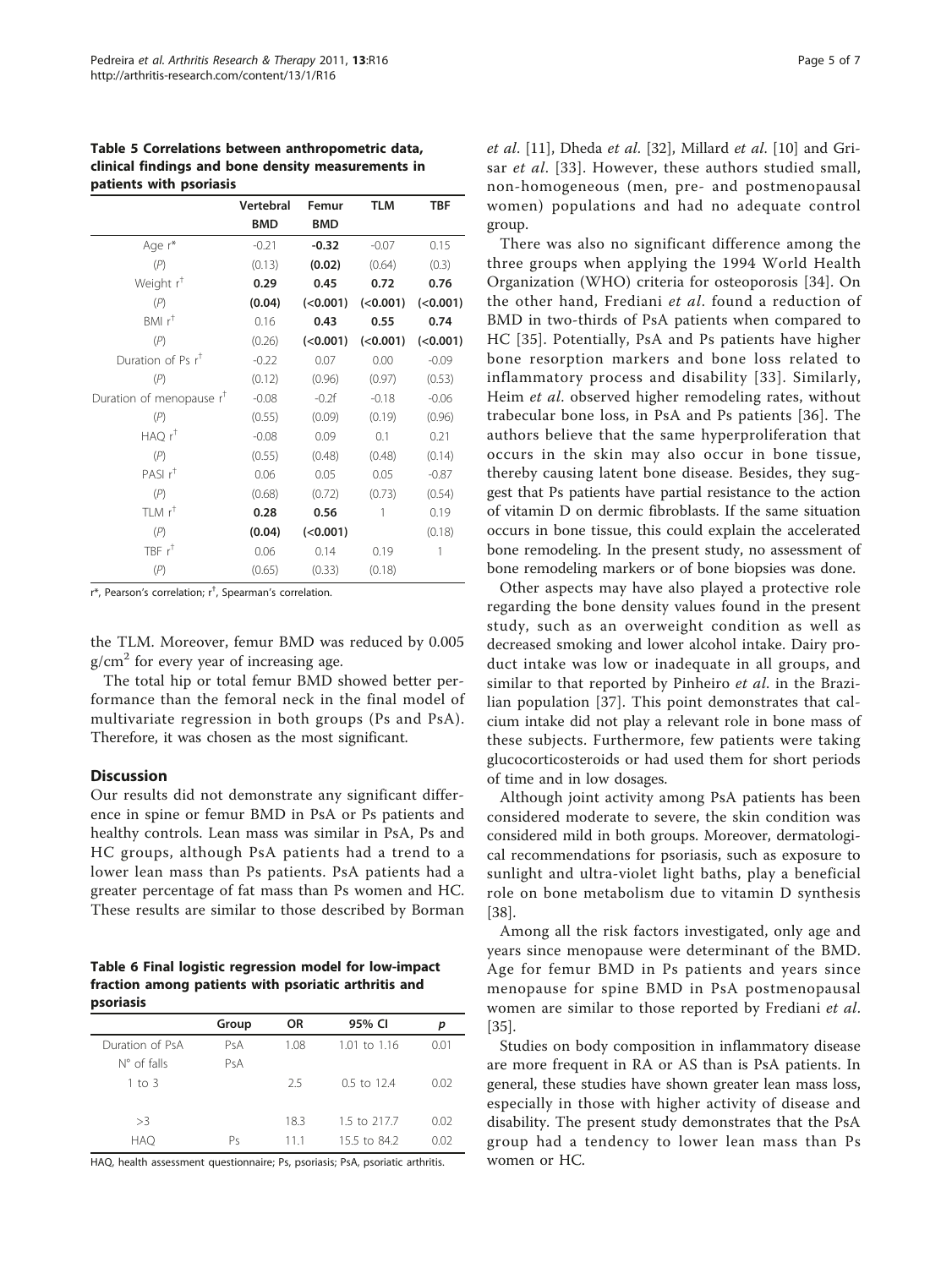There was a positive correlation between lean mass and femur and spine BMD in Ps patients. In the final multivariate regression model, TLM was the most important aspect related to femur BMD, suggesting that exercise and higher strength musculature could be relevant strategies for increase bone mass in these patients. This correlation was not found in PsA patients.

We observed a high percentage of total body fat in all three groups, especially in the PsA group ( $P = 0.04$ ). Giles et al. pointed out that RA patients with an overfat phenotype had a greater degree of joint deformity and disability, as well as higher C-reactive protein (CRP) levels. Also, these patients are more sarcopenic and sarcopenic-obese [[25\]](#page-6-0). Although it was not significant, in the present study, there was a higher percentage of sarcopenia in PsA and Ps groups. Surprisingly, all PsA patients with sarcopenia were obese. Both Ps and PsA group had a higher frequency of android fat distribution, which is traditionally associated with a greater risk of cardiovascular disease, metabolic syndrome and diabetes mellitus. Our findings are similar to those described in rheumatoid patients [\[17](#page-6-0)]. A psoriasic chronic inflammatory process causes an increase of type II insulin-like growth factor (IGF-II), which is responsible for epidermal cell proliferation and is also implicated in atherogenesis and adipogenesis, as well as an increase in vascular endothelial growth factor (VEGF), which may be associated with angiogenesis and hyperinsulinemic states [[39\]](#page-6-0).

Genes associated with Ps and PsA may also be present in patients with metabolic disorders. The psoriasis susceptibility (PSORS) loci PSORS2, PSORS3 and PSORS4 are associated with susceptibility loci to metabolic syndrome, type 2 diabetes mellitus, familial hyperlipidemia and cardiovascular disease. Individual genes associated with Ps, such as Cyclin-dependent kinase 5 regulatory subunit associated protein 1-like 1 (CDKAL1), are also associated with type 2 diabetes. Likewise, genes involved with a higher risk of cardiovascular disease, such as the isoform ApoE4 of ApoE (Apolipoprotein E), are more prevalent in Ps patients [[40\]](#page-6-0). In the present study, type 2 diabetes mellitus was more frequent in Ps patients. This is similar to the findings described by Sommer et al., who also found greater risk of hypertension and dyslipidemia in these patients [\[41](#page-6-0)]. Furthermore, there was a greater prevalence of hypertension in PsA and Ps groups than HC; whereas, dyslipidemia has been more frequent in Ps patients.

Our data suggest that both PsA and Ps patients have a higher risk for developing metabolic syndrome and cardiovascular disease. It is well established that Ps patients have hyperuricemia, which could act as an aggravating factor for metabolic syndrome. Thus, we may suppose greater prevalence of metabolic disease in PsA and Ps patients than in RA or AS patients.

Vertebral and non-vertebral fractures were significantly more prevalent in PsA and Ps patients than in the HC and Brazilian population over 40 years old [\[42](#page-6-0)]. Sinigaglia et al. found an association among fracture and advanced age, disability, more prolonged disease and more severe disease activity in RA and AS patients [[43](#page-6-0)]. Yes, the sentence is correct. In the present study, longer disease duration and recurrent falls were predictors of low-impact fractures in PsA patients, while disability was predictive of fragility fracture in Ps patients.

As bone mass measurements did not reflect the bone status in Ps and PsA patients, the evaluation of fractures is important. Bone neoformation may be another explanation for the absence of densitometric osteoporosis in PsA patients. However, none of our subjects have had clinical or radiographic axial involvement.

## Conclusions

PsA and Ps patients have higher risk of fragility fracture and it seems that they also have a higher risk of developing metabolic disease, especially those patients with longer disease duration, disability and recurrent falls.

#### Abbreviations

AIDS: acquired immune deficiency syndrome; ANOVA: analysis of variance; ApoE: apolipoprotein E; AS: ankylosing spondylitis; BC: body composition; BF: body fat; BMD: bone mineral density; CASPAR: Classification Criteria for Psoriatic Arthritis; CDKAL1: cyclin-dependent kinase 5 regulatory subunit associated protein 1-like 1; CRP: C-reactive protein; DAS28: Disease Activity Score 28; DXA: dual x-ray absorptiometry; EPM: Paulista School of Medicine; EVOS: European Vertebral Osteoporosis Study; GH: growth hormone; HC: healthy controls; HAQ: Health Assessment Questionnaire; HIV: human immunodeficiency virus; IFN: interferon; IGF: insulin-like growth factor; IL: interleukin; NHANES III: National Health and Nutrition Examination Survey; OR: Odios ratio; Ps: psoriasis; PsA: psoriatic arthritis; PsARC: Psoriatic Arthritis Response Criteria; PASI: Psoriasis Area Severity Index; PSORS: psoriasis susceptibility locus; RA: rheumatoid arthritis; RANKL: receptor activator of nuclear factor-kappa ligand; SMMI: skeletal muscle mass index; TBF: total body fat; TGFβ: transforming growth factor beta; Th: T-helper; TLM: total lean mass; TNF: tumor necrosis factor; UNIFESP: Federal University of São Paulo; VAS: visual analogue scale; VEGF: vascular endothelial growth factor; VLDL: very low density lipoprotein; WHO: World Health Organization.

#### Acknowledgements

The authors would like to thank the staff at Sao Paulo Public Servants' Hospital (especially Sonia Loducca, MD) and Dermatology Divison at UNIFESP/EPM. This study was funded by a grant from Rheumatology Division at UNIFESP/EPM.

#### Authors' contributions

PGG conducted data collection, interpretation and analysis of the data and drafted the manuscript. MMP participated in study design, analyzed bone scan DXA as well as spine X-ray for radiographic fractures, interpreted and analyzed the data and helped to draft the manuscript. VLS participated in study design, interpretation and analysis of the data and helped to draft the manuscript. All authors critically reviewed, contributed to and approved the final manuscript.

#### Competing interests

The authors declare that they have no competing interests.

Received: 24 July 2010 Revised: 6 January 2011 Accepted: 7 February 2011 Published: 7 February 2011